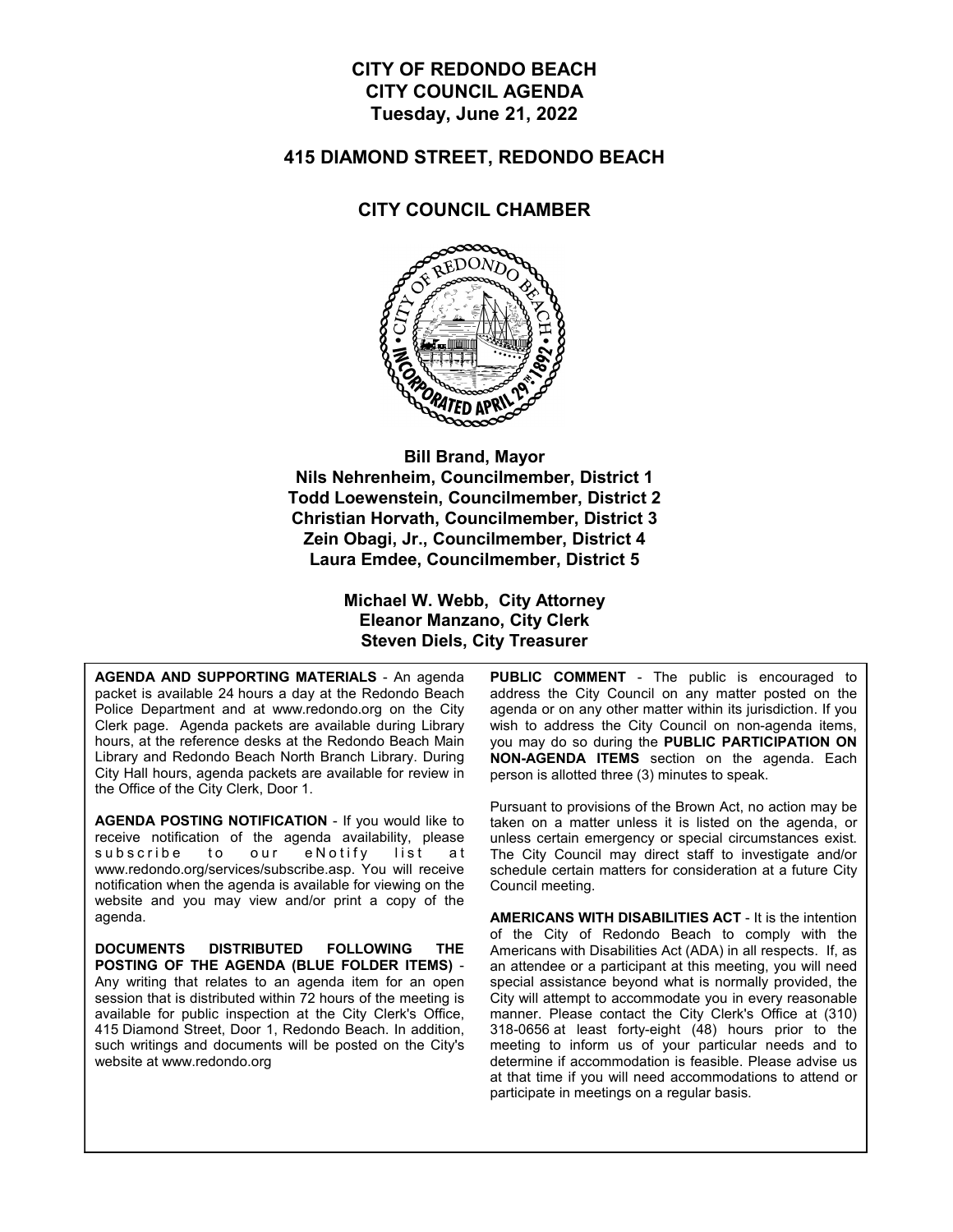### **CITY OF REDONDO BEACH CITY COUNCIL AGENDA Tuesday, June 21, 2022**

#### **415 DIAMOND STREET, REDONDO BEACH**

### **CITY COUNCIL CHAMBER**

# **THE CITY COUNCIL HAS RESUMED PUBLIC MEETINGS IN THE COUNCIL CHAMBER. MEMBERS OF THE PUBLIC MAY PARTICIPATE IN -PERSON, BY ZOOM, eCOMMENT OR EMAIL.**

City Council meetings are broadcast live through Spectrum Cable, Channel 8, and Frontier Communications, Channel 41 and/or rebroadcast on Wednesday at 3PM and Saturday at 3PM following the date of the meeting. Live streams and indexed archives of meetings are available via internet. Visit the City's official website at www.Redondo.org/rbtv.

TO WATCH MEETING LIVE ON THE CITY'S WEBSITE: https://redondo.legistar.com/Calendar.aspx \*Click "In Progress" hyperlink under Video section of meeting

TO WATCH MEETING LIVE ON YOUTUBE: https://www.youtube.com/c/CityofRedondoBeachIT

TO JOIN THE MEETING VIA ZOOM (FOR PUBLIC INTERESTED IN SPEAKING. OTHERWISE, PLEASE SEE ABOVE TO WATCH/LISTEN TO MEETING):

Register in advance for this meeting:

https://us02web.zoom.us/webinar/register/WN\_KneJM74gTmGyl0DdpIBmDw

After registering, you will receive a confirmation email containing information about joining the meeting.

If you are participating by phone, be sure to provide your phone # when registering. You will be provided a Toll Free number and a Meeting ID to access the meeting. Note; press # to bypass Participant ID. Attendees will be muted until the public participation period is opened. When you are called on to speak, press \*6 to unmute your line. Note, comments from the public are limited to 3 minutes per speaker.

eCOMMENT: COMMENTS MAY BE ENTERED DIRECTLY ON THE WEBSITE AGENDA PAGE:

https://redondo.granicusideas.com/meetings

1) Public comments can be entered before and during the meeting.

2) Select a SPECIFIC AGENDA ITEM to enter your comment;

3) Public will be prompted to Sign-Up to create a free personal account (one-time) and then comments may be added to each Agenda item of interest.

4) Public comments entered into eComment (up to 2200 characters; equal to approximately 3 minutes of oral comments) will become part of the official meeting record. Comments may be read out loud during the meeting.

EMAIL: TO PARTICIPATE BY WRITTEN COMMUNICATION, EMAILS MUST BE RECEIVED BEFORE 3:00PM THE DAY OF THE MEETING (EMAILS WILL NOT BE READ OUT LOUD): Written materials pertaining to matters listed on the posted agenda received after the agenda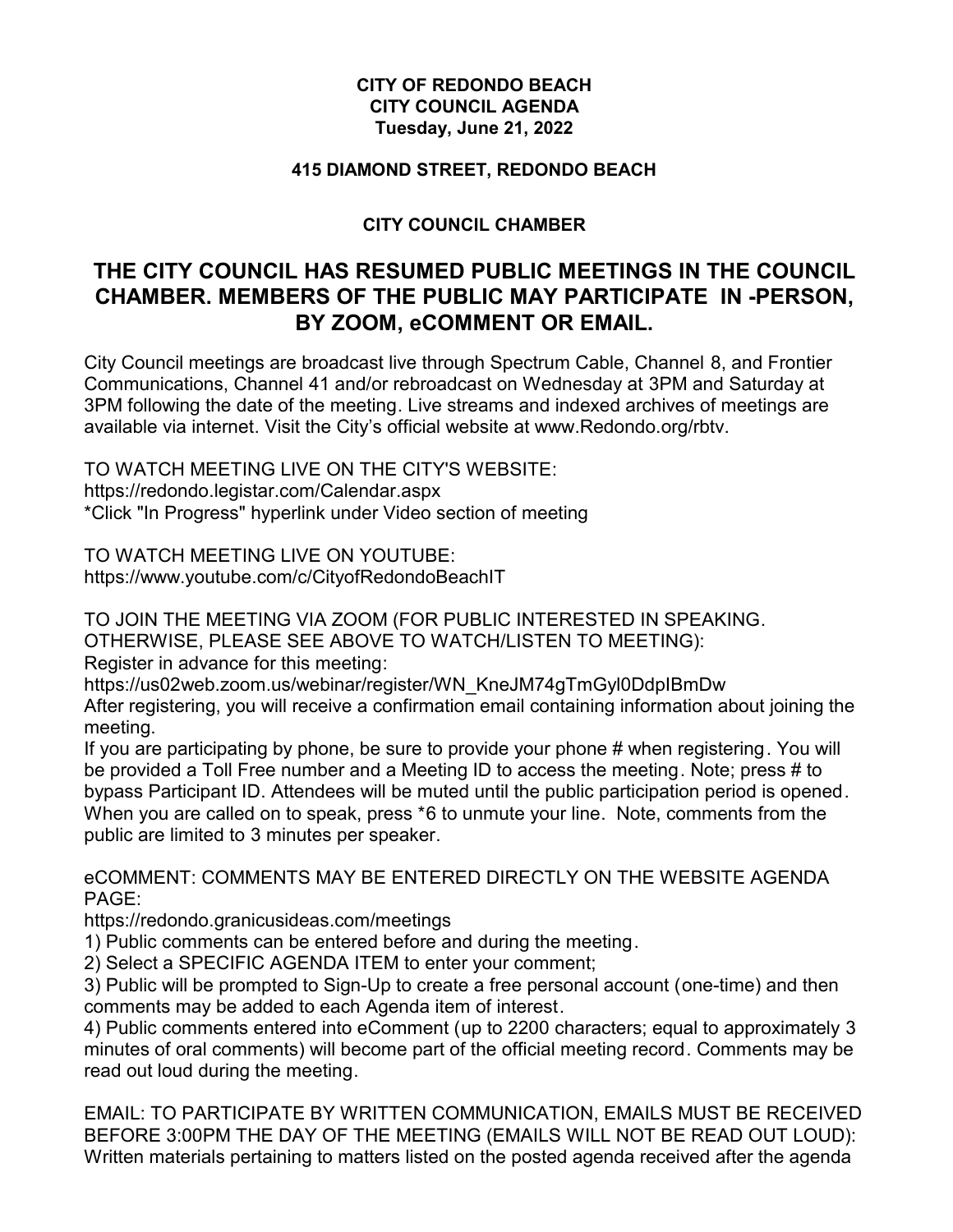has been published will be added as supplemental materials under the relevant agenda item. Public comments may be submitted by email to cityclerk@redondo.org. Emails must be received before 3:00 p.m. on the date of the meeting to ensure Council and staff have the ability to review materials prior to the meeting.

# **4:30 PM - CLOSED SESSION - ADJOURNED REGULAR MEETING**

### **A. CALL MEETING TO ORDER**

- **B. ROLL CALL**
- **C. SALUTE TO FLAG AND INVOCATION**

### **D. BLUE FOLDER ITEMS - ADDITIONAL BACK UP MATERIALS**

*Blue folder items are additional back up material to administrative reports and/or public comments received after the printing and distribution of the agenda packet for receive and file.*

#### **E. PUBLIC COMMUNICATIONS ON CLOSED SESSION ITEMS AND NON-AGENDA ITEMS**

*This section is intended to provide members of the public with the opportunity to comment on Closed Session Items or any subject that does not appear on this agenda for action. This section is limited to 30 minutes. Each speaker will be afforded three minutes to address the Mayor and Council. Each speaker will be permitted to speak only once. Written requests, if any, will be considered first under this section.*

### **F. RECESS TO CLOSED SESSION**

**F.1.** [CONFERENCE WITH LEGAL COUNSEL - EXISTING LITIGATION - The Closed](http://redondo.legistar.com/gateway.aspx?m=l&id=/matter.aspx?key=5904) Session is authorized by the attorney-client privilege, Government Code Section 54956.9(d)(1).

Name of case: New Commune DTLA, LLC and Leonid Pustilnikov v. City of Redondo Beach and City Council of the City of Redondo Beach

Case Number: E326287455

### **G. RECONVENE TO OPEN SESSION**

- **H. ROLL CALL**
- **I. ANNOUNCEMENT OF CLOSED SESSION ACTIONS**
- **J. ADJOURN TO REGULAR MEETING**

## **6:00 PM - OPEN SESSION - REGULAR MEETING**

- **A. CALL TO ORDER**
- **B. ROLL CALL**
- **C. SALUTE TO THE FLAG AND INVOCATION**
- **D. PRESENTATIONS/PROCLAMATIONS/ANNOUNCEMENTS**
- **D.1.** [RECOGNITION OF SR. DEPUTY CITY PROSECUTOR, ANASTASIA PAPADAKIS](http://redondo.legistar.com/gateway.aspx?m=l&id=/matter.aspx?key=5880)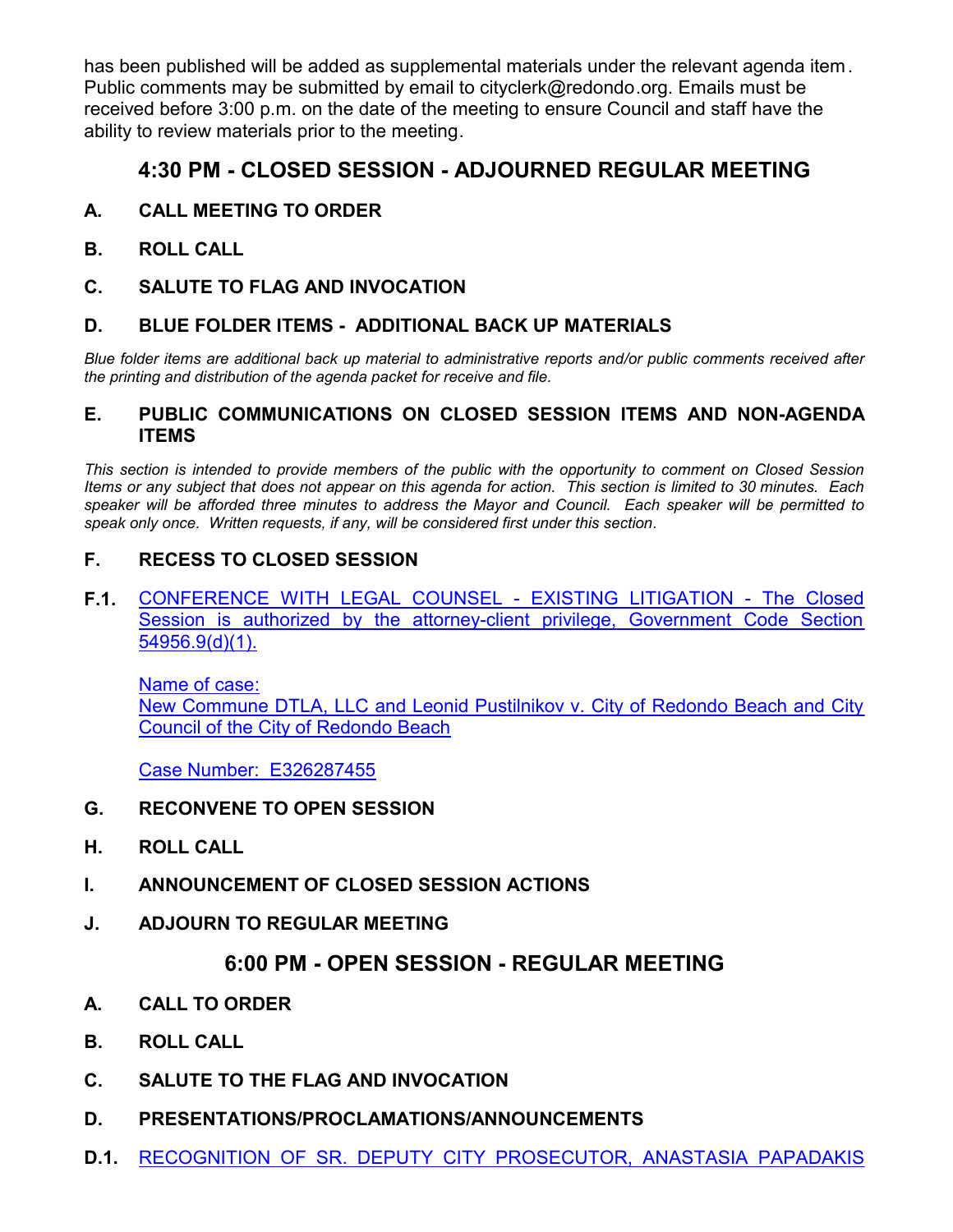[FOR HER NEARLY 12 YEARS OF DEDICATED SERVICE TO THE CITY](http://redondo.legistar.com/gateway.aspx?m=l&id=/matter.aspx?key=5880)

**D.2.** [ADMINISTRATION OF OATH OF OFFICE BY CITY CLERK ELEANOR MANZANO TO](http://redondo.legistar.com/gateway.aspx?m=l&id=/matter.aspx?key=5782) THE NEW SR. DEPUTY CITY PROSECUTOR, SUZANNE DELGIN

**CONTACT:** ELEANOR MANZANO, CITY CLERK

- **E. APPROVE ORDER OF AGENDA**
- **F. AGENCY RECESS**
- **F.1.** [SPECIAL MEETING OF THE REDONDO BEACH HOUSING AUTHORITY](http://redondo.legistar.com/gateway.aspx?m=l&id=/matter.aspx?key=5853)

**CONTACT:** CAMERON HARDING, COMMUNITY SERVICES DIRECTOR

### **G. BLUE FOLDER ITEMS - ADDITIONAL BACK UP MATERIALS**

*Blue folder items are additional back up material to administrative reports and/or public comments received after the printing and distribution of the agenda packet for receive and file.*

**G.1.** [For Blue Folder Documents Approved at the City Council Meeting](http://redondo.legistar.com/gateway.aspx?m=l&id=/matter.aspx?key=5873)

## **H. CONSENT CALENDAR**

*Business items, except those formally noticed for public hearing, or those pulled for discussion are assigned to the Consent Calendar. The Mayor or any City Council Member may request that any Consent Calendar item(s) be removed, discussed, and acted upon separately. Items removed from the Consent Calendar will be taken up under the "Excluded Consent Calendar" section below. Those items remaining on the Consent Calendar will be approved in one motion. The Mayor will call on anyone wishing to address the City Council on any Consent Calendar item on the agenda, which has not been pulled by Council for discussion. Each speaker will be permitted to speak only once and comments will be limited to a total of three minutes.*

**H.1.** [APPROVE AFFIDAVIT OF POSTING FOR THE CITY COUNCIL ADJOURNED](http://redondo.legistar.com/gateway.aspx?m=l&id=/matter.aspx?key=5874) REGULAR AND REGULAR MEETING OF JUNE 21, 2022

**CONTACT:** ELEANOR MANZANO, CITY CLERK

**H.2.** [APPROVE MOTION TO READ BY TITLE ONLY AND WAIVE FURTHER READING](http://redondo.legistar.com/gateway.aspx?m=l&id=/matter.aspx?key=5875) OF ALL ORDINANCES AND RESOLUTIONS LISTED ON THE AGENDA.

**CONTACT:** ELEANOR MANZANO, CITY CLERK

**H.3.** PAYROLL DEMANDS

CHECKS 28231-28269 IN THE AMOUNT OF \$54,366.19, PD. 6/10/22 [DIRECT DEPOSIT 249802-250350 IN THE AMOUNT OF \\$1,869,558.61, PD. 6/10/22](http://redondo.legistar.com/gateway.aspx?m=l&id=/matter.aspx?key=5620) EFT/ACH \$7,557.23, PD. 5/27/22 (PP2211) EFT/ACH \$368,221.20, PD. 6/14/22 (PP2211)

ACCOUNTS PAYABLE DEMANDS CHECKS 103831-104084 IN THE AMOUNT OF \$2,308,629.09 REPLACEMENT DEMAND 103830 \$3,175.39

**CONTACT:** JENNIFER PAUL, FINANCE DIRECTOR

- **H.4.** APPROVE CONTRACTS UNDER \$35,000:
	- 1. [APPROVE AN UPGRADE TO THE LICENSING AGREEMENT WITH KNOWBE4,](http://redondo.legistar.com/gateway.aspx?m=l&id=/matter.aspx?key=5602)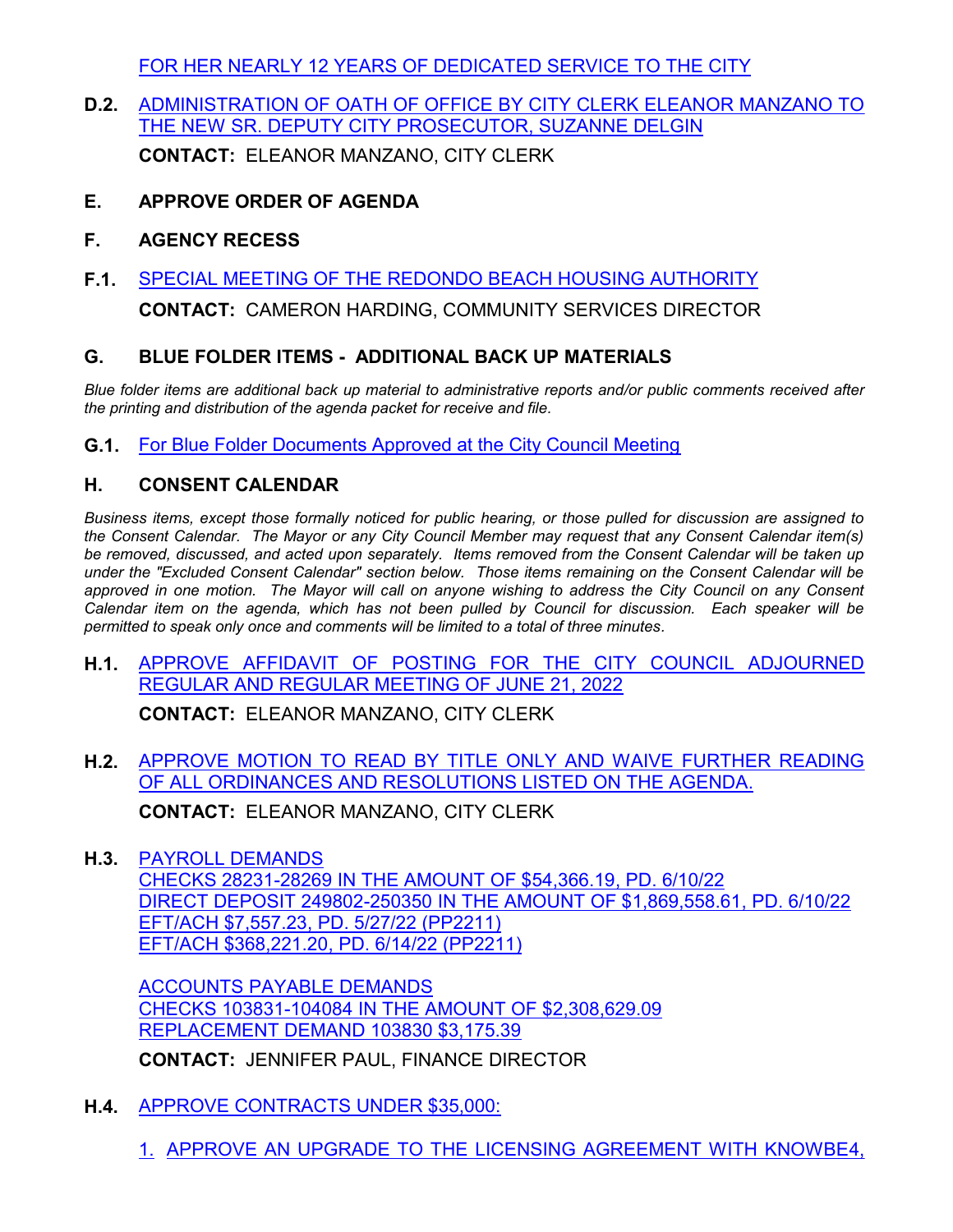[INC. FOR HUMAN RESOURCES AND FRAUDULENT TRANSACTION TRAINING](http://redondo.legistar.com/gateway.aspx?m=l&id=/matter.aspx?key=5602) MODULES TO SUPPLEMENT ONGOING EMPLOYEE SECURITY AWARENESS TRAINING ON EMAIL PHISHING TECHNIQUES, RANSOMWARE AWARENESS, AND SOCIAL ENGINEERING MANIPULATION FOR AN ADDITIONAL AMOUNT OF \$1,272 FOR THE EXISTING TERM THROUGH NOVEMBER 20, 2022.

2. APPROVE AN AGREEMENT WITH ERIC ARROYO TO CONDUCT POLICE SWORN AND CIVILIAN APPLICANT BACKGROUND INVESTIGATIONS FOR AN ANNUAL AMOUNT NOT TO EXCEED \$15,000 FOR THE TERM JUNE 21, 2022 TO JUNE 20, 2023 WITH TWO AUTOMATIC ONE-YEAR EXTENSIONS.

**CONTACT:** JENNIFER PAUL, FINANCE DIRECTOR

**H.5.** [APPROVE A THREE-YEAR AGREEMENT WITH YUNEX TRAFFIC TO PROVIDE](http://redondo.legistar.com/gateway.aspx?m=l&id=/matter.aspx?key=5870) TRAFFIC SIGNAL MAINTENANCE SERVICES FOR AN ANNUAL COST NOT TO EXCEED \$154,234 AND A TOTAL COST NOT TO EXCEED \$462,702, FOR THE TERM JULY 1, 2022 TO JUNE 30, 2025

**CONTACT:** TED SEMAAN, PUBLIC WORKS DIRECTOR

**H.6.** [APPROVE AN AGREEMENT WITH ROBERTSON INDUSTRIES TO REPLACE THE](http://redondo.legistar.com/gateway.aspx?m=l&id=/matter.aspx?key=5877) PLAYGROUND SURFACING AT PERRY PARK, ANDREWS PARK, AVIATION PARK AND TURTLE PARK FOR A TOTAL COST NOT TO EXCEED \$228,885

**CONTACT:** TED SEMAAN, PUBLIC WORKS DIRECTOR

**H.7.** [ADOPT BY 4/5 VOTE AND BY TITLE ONLY RESOLUTION NO. CC-2206-038, A](http://redondo.legistar.com/gateway.aspx?m=l&id=/matter.aspx?key=5799) RESOLUTION OF THE CITY COUNCIL OF THE CITY OF REDONDO BEACH, CALIFORNIA, AUTHORIZING A 2021-2022 FISCAL YEAR BUDGET MODIFICATION TO APPROPRIATE NINETY FOUR THOUSAND SEVEN HUNDRED TWENTY FIVE DOLLARS (\$94,725) IN SB 1383 LOCAL ASSISTANCE GRANT PROGRAM FUNDS TO THE SOLID WASTE INTERGOVERNMENTAL GRANTS FUND

**CONTACT:** TED SEMAAN, PUBLIC WORKS DIRECTOR

**H.8.** [ADOPT BY TITLE ONLY RESOLUTION NO. CC-2206-039, A RESOLUTION OF THE](http://redondo.legistar.com/gateway.aspx?m=l&id=/matter.aspx?key=5777) CITY COUNCIL OF THE CITY OF REDONDO BEACH, CALIFORNIA, ADOPTING A LIST OF PROJECTS FOR FISCAL YEAR 2022-23 FUNDED BY SENATE BILL 1: THE ROAD REPAIR AND ACCOUNTABILITY ACT OF 2017 **CONTACT:** TED SEMAAN, PUBLIC WORKS DIRECTOR

**H.9.** [APPROVE THE THIRD AMENDMENT TO THE AGREEMENT WITH ARDURRA](http://redondo.legistar.com/gateway.aspx?m=l&id=/matter.aspx?key=5895)

GROUP INC. FOR CONSTRUCTION MANAGEMENT SERVICES FOR THE REDONDO BEACH TRANSIT CENTER PROJECT, JOB NO. 20120 FOR AN ADDITIONAL AMOUNT OF \$125,000 FOR THE EXISTING TERM

**CONTACT:** TED SEMAAN, PUBLIC WORKS DIRECTOR

**H.10.** [APPROVE THE EIGHTH AMENDMENT TO THE AGREEMENT WITH PACIFIC](http://redondo.legistar.com/gateway.aspx?m=l&id=/matter.aspx?key=5896) ARCHITECTURE AND ENGINEERING FOR REDONDO BEACH TRANSIT CENTER PROJECT MANAGEMENT SERVICES FOR AN ADDITIONAL AMOUNT OF \$45,000 FOR THE EXISTING TERM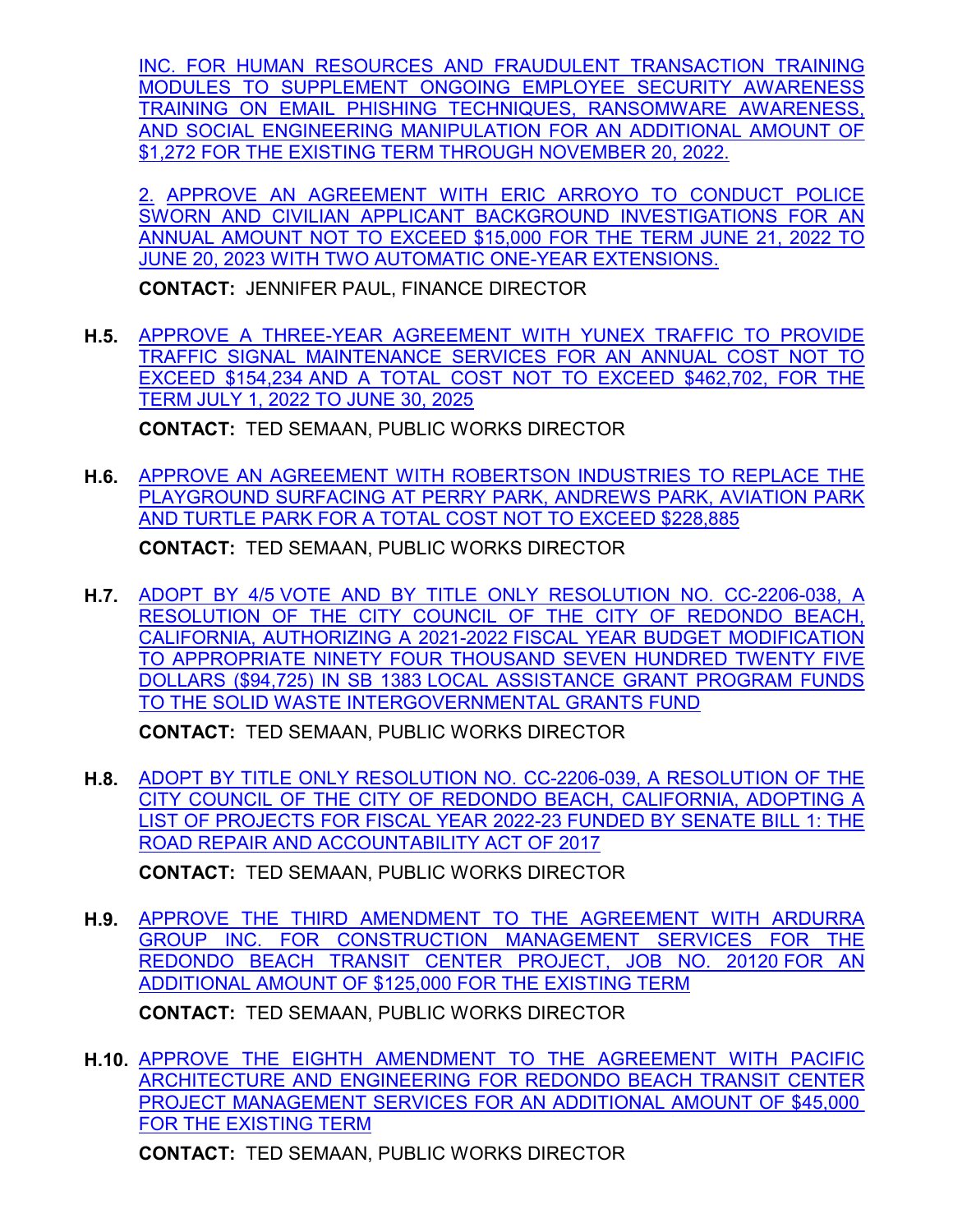**H.11.** [APPROVE THE FIRST AMENDMENT TO THE AGREEMENT WITH SWA GROUP](http://redondo.legistar.com/gateway.aspx?m=l&id=/matter.aspx?key=5780) FOR THE PREPARATION OF A PUBLIC AMENITIES PLAN FOR KING HARBOR TO EXTEND THE TERM THROUGH DECEMBER 31, 2022

**CONTACT: GREG KAPOVICH, WATERFRONT AND ECONOMIC DEVELOPMENT** DIRECTOR

**H.12.** [APPROVE THE AFFORDABLE HOUSING DOCUMENTS FOR THE SALE OF 2750](http://redondo.legistar.com/gateway.aspx?m=l&id=/matter.aspx?key=5852)  ARTESIA BOULEVARD, #116, REDONDO BEACH, CA 90278. 1. AGREEMENT CONTAINING COVENANTS, RESTRICTIONS AND OPTION TO PURCHASE [MODERATE INCOME] 2. ESCROW INSTRUCTIONS

**CONTACT:** CAMERON HARDING, COMMUNITY SERVICES DIRECTOR

**H.13.** [APPROVE THE THIRD AMENDMENT TO THE AGREEMENT WITH HITECH, INC.](http://redondo.legistar.com/gateway.aspx?m=l&id=/matter.aspx?key=5878) FOR POLICE RECORDS MANAGEMENT AND COMPUTER AIDED DISPATCH SOFTWARE FOR A REDUCED NUMBER OF LICENSES, A NEW ANNUAL AMOUNT NOT TO EXCEED \$36,611.98, AND AN EXTENSION OF TERM THROUGH JUNE 30, 2023

**CONTACT:** JOE HOFFMAN, CHIEF OF POLICE

**H.14.** [ADOPT BY TITLE ONLY RESOLUTION NO. CC-2206-040, A RESOLUTION OF THE](http://redondo.legistar.com/gateway.aspx?m=l&id=/matter.aspx?key=5723) CITY COUNCIL OF THE CITY OF REDONDO BEACH, CALIFORNIA, APPROVING AND ADOPTING THE ANNUAL APPROPRIATIONS LIMIT FOR FISCAL YEAR 2022-2023

**CONTACT:** JENNIFER PAUL, FINANCE DIRECTOR

**H.15.** [APPROVE AN AGREEMENT WITH LANCE, SOLL AND LUNGHARD, LLP FOR](http://redondo.legistar.com/gateway.aspx?m=l&id=/matter.aspx?key=5684) ACCOUNTING SERVICES RELATED TO COMPLIANCE WITH GASB STATEMENTS 87, 89, 91, 94, 96 AND 97, GASB 87 LEASE SOFTWARE IMPLEMENTATION, AND COMPLIANCE WITH ALL CURRENT AND EFFECTIVE GASB PRONOUNCEMENTS IN AN AMOUNT NOT TO EXCEED \$100,000 FOR THE TERM JUNE 21, 2022 TO DECEMBER 31, 2023.

**CONTACT:** JENNIFER PAUL, FINANCE DIRECTOR

**H.16.** [APPROVE THE PURCHASE OF SEVENTY-FIVE \(75\) CANON IMAGEFORMULA](http://redondo.legistar.com/gateway.aspx?m=l&id=/matter.aspx?key=5879) DR-M260 DESKTOP SCANNERS FROM CANON SOLUTIONS AMERICA THROUGH THE NATIONAL ASSOCIATION OF STATE PROCUREMENT OFFICIALS (NASPO) VALUEPOINT COOPERATIVE PURCHASING PROGRAM AGREEMENT #140595 VIA CANON CALIFORNIA PARTICIPATING AGREEMENT #7-19-70-46-01 FOR AN AMOUNT NOT TO EXCEED \$65,809.50.

**CONTACT:** CHRISTOPHER BENSON, INFORMATION TECH DIRECTOR

**H.17.** [APPROVE AN AGREEMENT WITH CHOICE MEDIATION FOR AS NEEDED](http://redondo.legistar.com/gateway.aspx?m=l&id=/matter.aspx?key=5886) DISPUTE RESOLUTION AND HEARING OFFICER SERVICES ON ADMINISTRATIVE MATTERS FOR THE CITY OF REDONDO BEACH IN AN AMOUNT NOT TO EXCEED \$36,000 AND A TERM ENDING JULY 31, 2023

**CONTACT:** LUKE SMUDE, ASSISTANT TO THE CITY MANAGER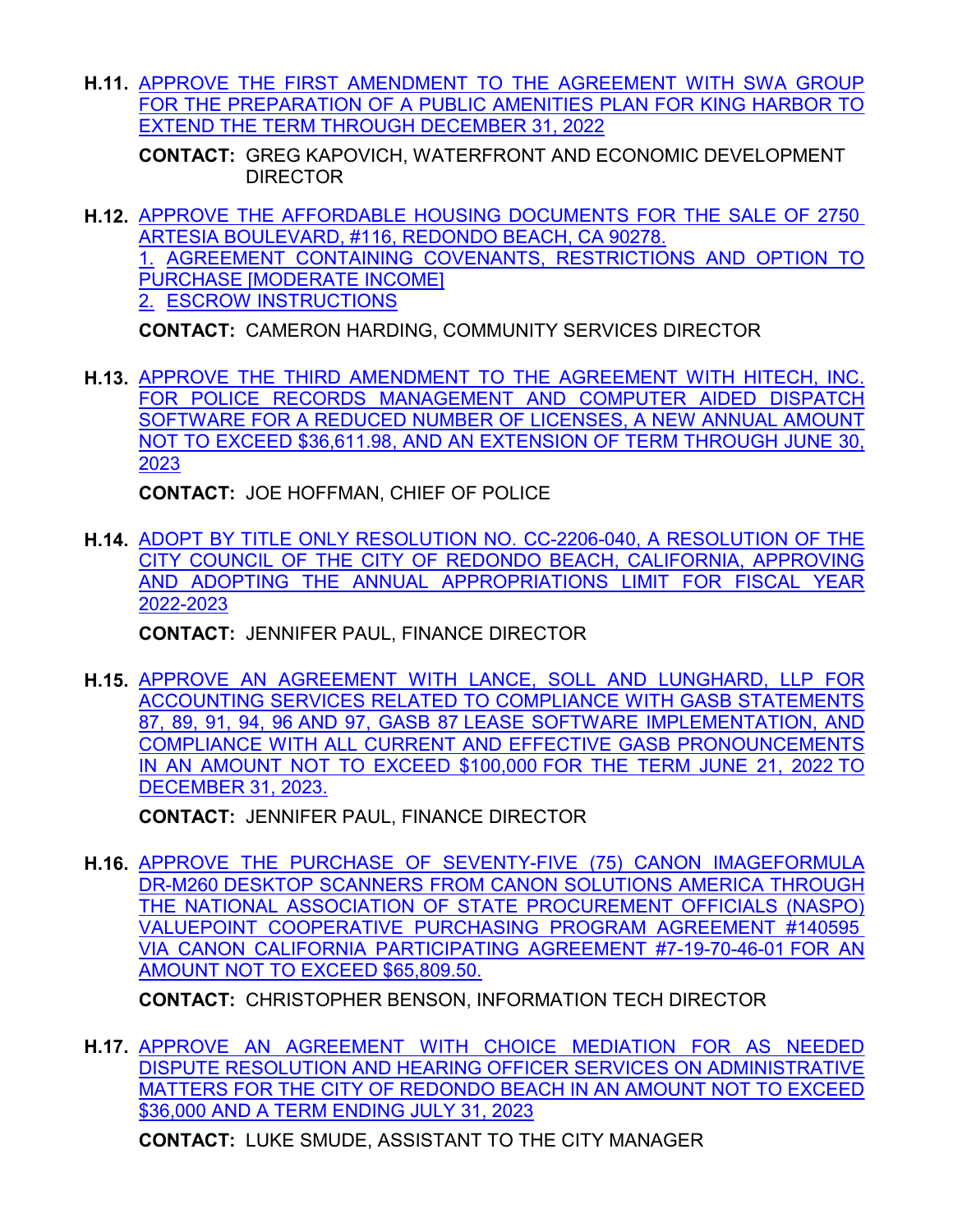**H.18.** [APPROVE AN AGREEMENT WITH HINDERLITER, DE LLAMAS, AND ASSOCIATES,](http://redondo.legistar.com/gateway.aspx?m=l&id=/matter.aspx?key=5887) DBA HDL COMPANIES FOR CONSULTING SERVICES TO ASSIST WITH THE CITY'S PREPARATION OF A CANNABIS ORDINANCE, TAX MEASURE, AND PERMIT SELECTION PROCESS FOR AN AMOUNT NOT TO EXCEED \$37,250 FOR THE TERM JUNE 21, 2022 THROUGH JUNE 30, 2023

**CONTACT:** BRANDY FORBES, COMMUNITY DEVELOPMENT DIRECTOR

## **I. EXCLUDED CONSENT CALENDAR ITEMS**

### **J. PUBLIC PARTICIPATION ON NON-AGENDA ITEMS**

This section is intended to provide members of the public with the opportunity to comment on any subject that *does not appear on this agenda for action. This section is limited to 30 minutes. Each speaker will be afforded three minutes to address the Mayor and Council. Each speaker will be permitted to speak only once. Written requests, if any, will be considered first under this section.*

**J.1.** [For eComments and Emails Received from the Public](http://redondo.legistar.com/gateway.aspx?m=l&id=/matter.aspx?key=5876)

### **K. EX PARTE COMMUNICATIONS**

*This section is intended to allow all elected officials the opportunity to reveal any disclosure or ex parte communication about the following public hearings*

### **L. PUBLIC HEARINGS**

**L.1.** [PUBLIC HEARING TO CONSIDER PUBLIC SERVICE GRANT RECOMMENDATIONS](http://redondo.legistar.com/gateway.aspx?m=l&id=/matter.aspx?key=5856) AND ADOPT THE COMMUNITY DEVELOPMENT BLOCK GRANT (CDBG) 2022-2023 ANNUAL ACTION PLAN

PROCEDURES:

- a. Open Public Hearing and take testimony;
- b. Consider public service grant recommendations; and
- c. Adopt the 2022-2023 Annual Action Plan.

**CONTACT:** CAMERON HARDING, COMMUNITY SERVICES DIRECTOR

**L.2.** [CONTINUED PUBLIC HEARING TO CONSIDER THE FISCAL YEAR 2022-23](http://redondo.legistar.com/gateway.aspx?m=l&id=/matter.aspx?key=5902)  PROPOSED BUDGET, FIVE-YEAR CAPITAL IMPROVEMENT PROGRAM, AND ASSOCIATED BUDGET RESPONSE REPORTS

ADOPT BY TITLE ONLY RESOLUTION NO. CC-2206-041, A RESOLUTION OF THE CITY COUNCIL OF THE CITY OF REDONDO BEACH, CALIFORNIA, ADOPTING AN ANNUAL BUDGET FOR FISCAL YEAR 2022-23

- a. Reconvene the Public Hearing, take testimony;
- b. Close the Public Hearing; and
- c. Receive and file Budget Response Reports; and

d. Adopt by title only Resolution No. CC-2206-041, including Budget Response Report No. 1.

**CONTACT:** JENNIFER PAUL, FINANCIAL SERVICES DIRECTOR

**L.3.** [PUBLIC HEARING TO CONSIDER PROPOSED USER FEE AMENDMENTS FOR](http://redondo.legistar.com/gateway.aspx?m=l&id=/matter.aspx?key=5850) THE COMMUNITY DEVELOPMENT AND PUBLIC WORKS DEPARTMENTS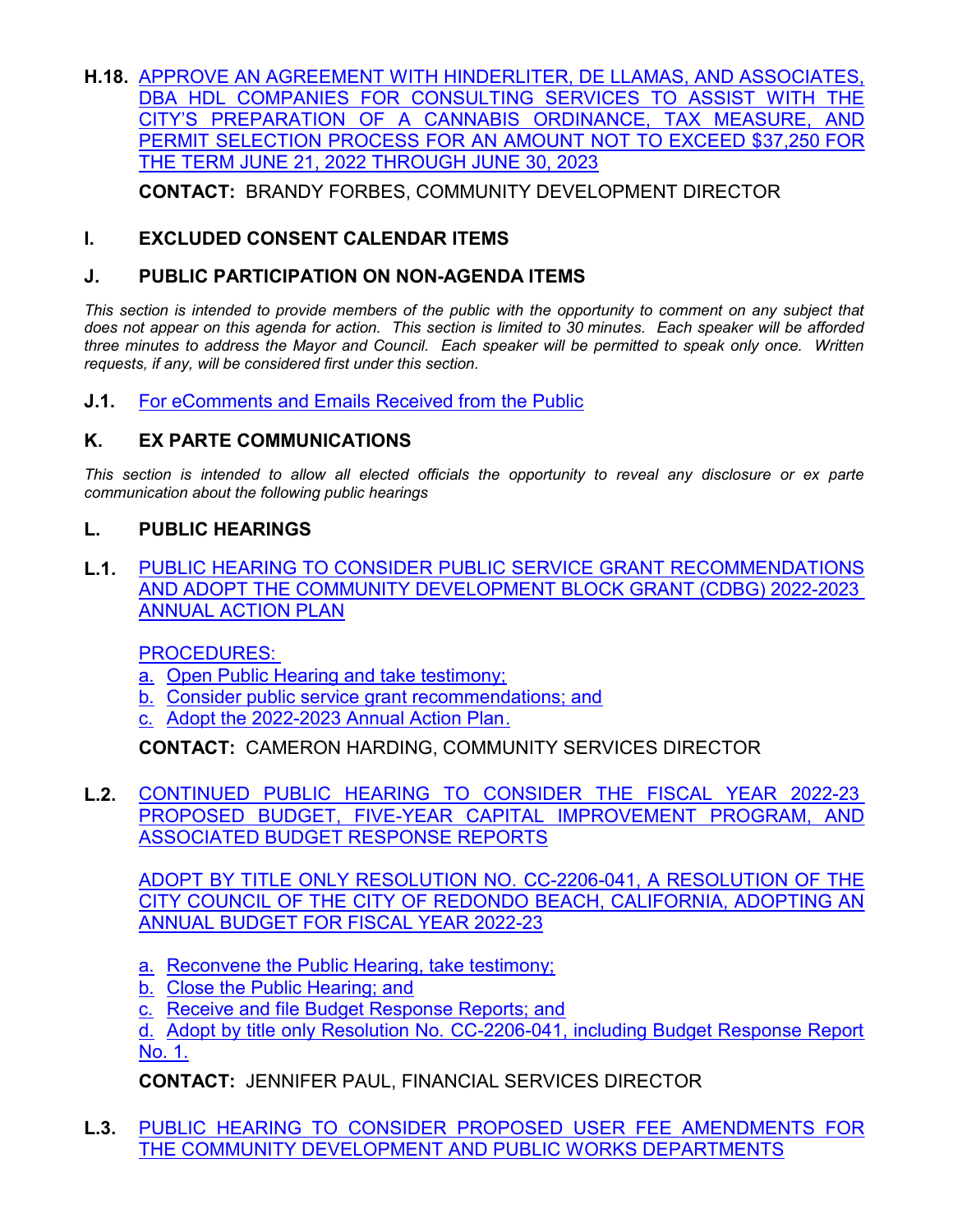[ADOPT BY TITLE ONLY RESOLUTION NO. CC-2206-042, A RESOLUTION OF THE](http://redondo.legistar.com/gateway.aspx?m=l&id=/matter.aspx?key=5850) CITY COUNCIL OF THE CITY OF REDONDO BEACH, CALIFORNIA, AMENDING THE COMMUNITY DEVELOPMENT DEPARTMENT USER FEES

ADOPT BY TITLE ONLY RESOLUTION NO. CC- 2206-043, A RESOLUTION OF THE CITY COUNCIL OF THE CITY OF REDONDO BEACH, CALIFORNIA, AMENDING THE PUBLIC WORKS DEPARTMENT USER FEES

PROCEDURES:

- a. Open Public Hearing, take testimony; and
- b. Close Public Hearing; and
- c. Adopt by title only Resolution No. CC- 2206-042; and
- d. Adopt by title only Resolution No. CC- 2206-043.

**CONTACT:** JENNIFER PAUL, FINANCE DIRECTOR

## **M. ITEMS CONTINUED FROM PREVIOUS AGENDAS**

- **N. ITEMS FOR DISCUSSION PRIOR TO ACTION**
- **O. CITY MANAGER ITEMS**
- **P. MAYOR AND COUNCIL ITEMS**
- **P.1.** [DISCUSSION AND CONSIDERATION TO ADOPT A RESOLUTION APPOINTING](http://redondo.legistar.com/gateway.aspx?m=l&id=/matter.aspx?key=5811) MAYOR PRO TEM, DELEGATES AND ALTERNATES AS OFFICIAL REPRESENTATIVES OF THE CITY FOR FISCAL YEAR 2022-2023 COMMENCING JULY 1, 2022

ADOPT BY TITLE ONLY RESOLUTION CC-2206-037, A RESOLUTION OF THE CITY COUNCIL OF THE CITY OF REDONDO BEACH, CALIFORNIA, APPOINTING A NEW MAYOR PRO TEM, DELEGATES AND ALTERNATES AS OFFICIAL REPRESENTATIVES OF THE CITY FOR A TERM COMMENCING JULY 1, 2022 AND EXPIRING ON JUNE 30, 2023

**CONTACT:** ELEANOR MANZANO, CITY CLERK

## **Q. MAYOR AND COUNCIL REFERRALS TO STAFF**

## **R. RECESS TO CLOSED SESSION**

**R.1.** [CONFERENCE WITH LEGAL COUNSEL - EXISTING LITIGATION - The Closed](http://redondo.legistar.com/gateway.aspx?m=l&id=/matter.aspx?key=5904) Session is authorized by the attorney-client privilege, Government Code Section 54956.9(d)(1).

Name of case: New Commune DTLA, LLC and Leonid Pustilnikov v. City of Redondo Beach and City Council of the City of Redondo Beach

Case Number: E326287455

**S. RECONVENE TO OPEN SESSION**